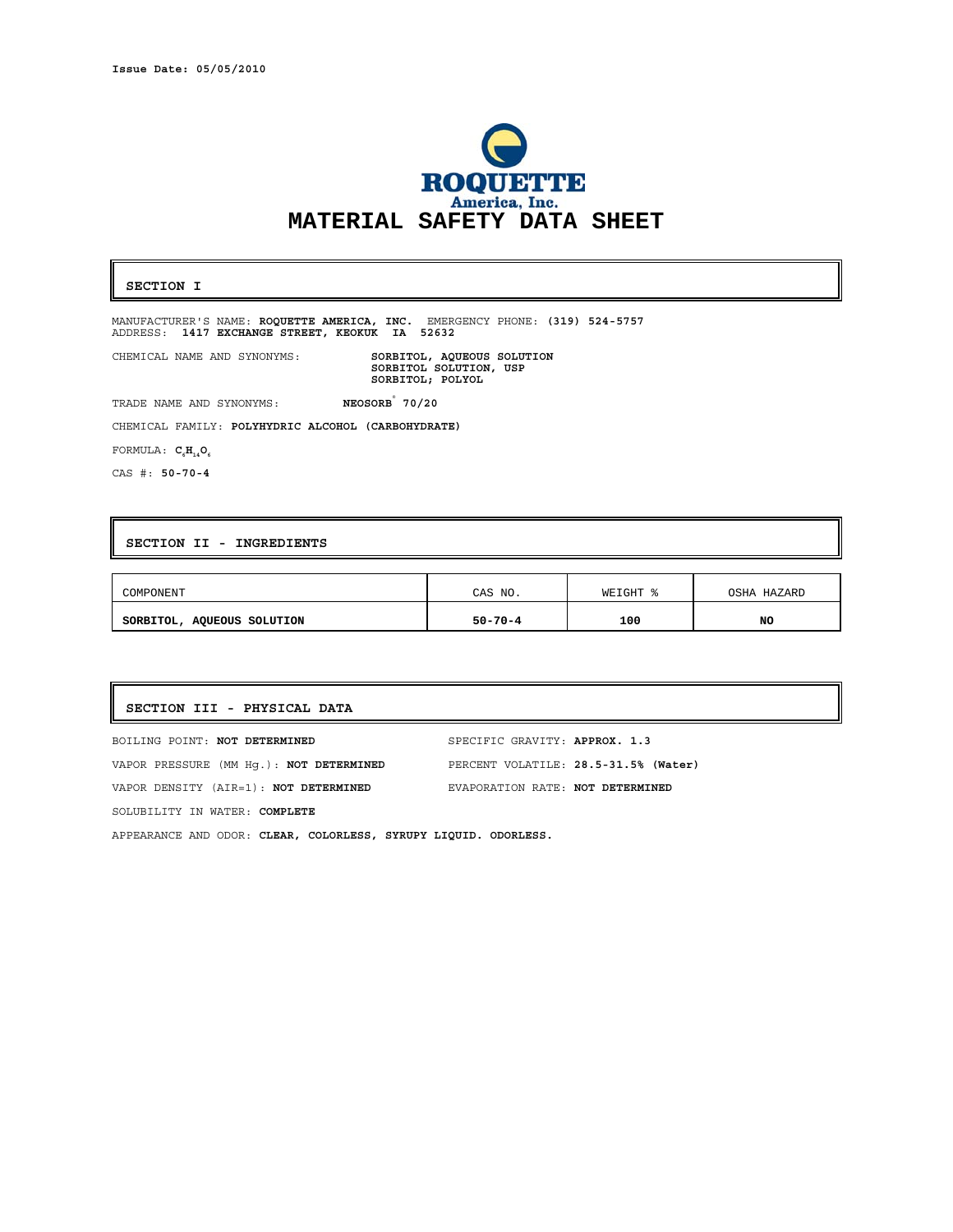## **SECTION IV - FIRE AND EXPLOSION HAZARD DATA**

Ξ FLASH POINT (Ε F): **NOT DETERMINED** FLAMMABLE LIMITS: **NOT DETERMINED** EXTINGUISHING MEDIA: **WATER, CARBON DIOXIDE, DRY CHEMICAL OR FOAM, AS APPROPRIATE FOR SURROUNDING MATERIALS.** SPECIAL FIRE FIGHTING PROCEDURES: **NONE IDENTIFIED.**  UNUSUAL FIRE AND EXPLOSION HAZARDS: **NONE IDENTIFIED. SECTION V - HEALTH HAZARD DATA** TOXICOLOGICAL INFORMATION: **SORBITOL IS NOT LISTED AS A CARCINOGEN BY IARC, NTP, OR OSHA.** EXPOSURE LIMITS: **SPECIFIC EXPOSURE LIMITS NOT ESTABLISHED**  EFFECTS OF OVEREXPOSURE: **SKIN CONTACT - NOT LIKELY TO CAUSE IRRITATION. NOT LIKELY TO BE ABSORBED THROUGH SKIN IN** 

**HARMFUL AMOUNTS. EYES - POSSIBLE TRANSIENT IRRITATION. CORNEAL INJURY UNLIKELY. INHALATION - UNLIKELY. POSSIBLE RESPIRATORY TRACT IRRITATION. INGESTION - INGESTION OF LARGE AMOUNTS (e.g. >50 G) MAY HAVE A LAXATIVE EFFECT**  EMERGENCY AND FIRST AID PROCEDURES: **SKIN - WASH WITH WATER. EYES - FLUSH WITH WATER. INHALATION - REMOVE TO FRESH AIR. IF RESPIRATORY SYMPTOMS DEVELOP, CONSULT MEDICAL PERSONNEL. INGESTION - IF GASTROINTESTINAL IRRITATION DEVELOPS, CONSULT MEDICAL PERSONNEL.**

#### **SECTION VI - REACTIVITY DATA**

STABILITY: **STABLE.**

INCOMPATIBILITY (Materials to avoid): **STRONG OXIDIZING AGENTS.**

HAZARDOUS DECOMPOSITION PRODUCTS: **COMBUSTION PRODUCTS NOT FULLY CHARACTERIZED. COMBUSTION PRODUCTS MAY INCLUDE CARBON DIOXIDE AND CARBON MONOXIDE.** 

HAZARDOUS POLYMERIZATION: **WILL NOT OCCUR.**